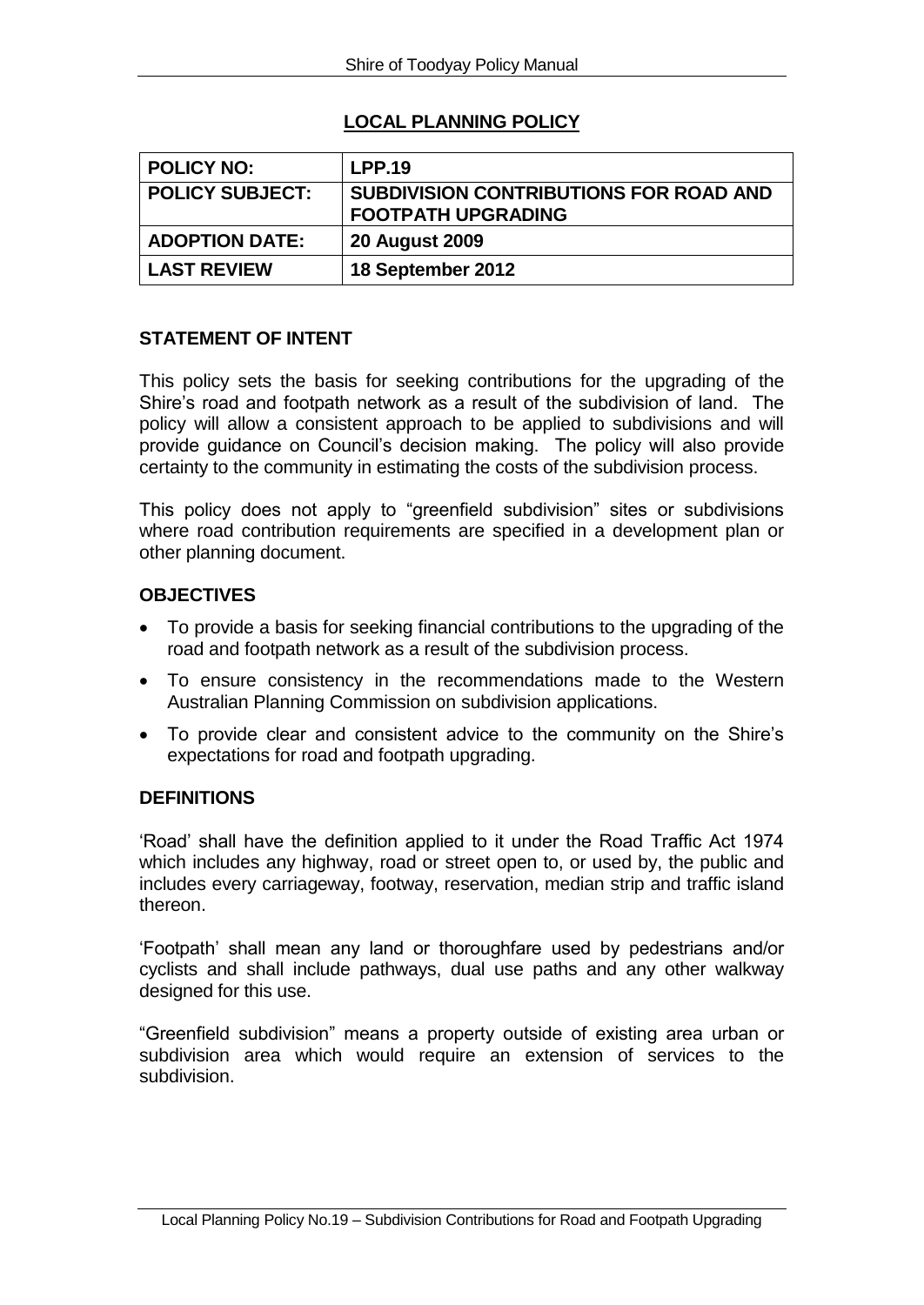## **STATUTORY POWERS**

This Local Planning Policy is made pursuant to Clause 2.2 of the Shire of Toodyay Local Planning Scheme No 4.

### **POLICY STATEMENT**

- 1. All applications for subdivision made within the Shire of Toodyay outside of Greenfield subdivision areas will be subject to the provisions of this policy. This policy does not supersede or influence any other requirement for developer contributions as part of the subdivision process toward other facilities or infrastructure, such as public open space, community facilities, etc.
- 2. In making recommendations to the Western Australian Planning Commission on applications for subdivision where at least one additional lot will be created from the parent lot/s, the Council will seek a financial contribution to be made towards the upgrading of the road and/or footpath network.
- 3. The Council reserves the right to seek a financial contribution towards the upgrading of the road and/or footpath network in the case of boundary rationalisation applications where no additional lots will be created, if it is considered warranted under certain circumstances.
- 4. The contributions towards the upgrading of the road and footpath network will be based on the calculations contained in Attachment No 1. Such calculations will be reviewed each year as part of Council's annual review of the Shire of Toodyay Policy Manual, such that allowances can be made for Consumer Price Index (CPI) increases and changes to the cost of materials.
- 5. The road and footpath upgrading contribution will be a pro-rata calculation of the per kilometre / per metre figures contained in Attachment No 1, based on the frontage of the parent lot/s to the road. Where a secondary street exists, the Council reserves the right to seek a contribution for the secondary street in addition to the primary street frontage, however the Council will take into account traffic movements and existing rights of entry.
- 6. Where land on either side of a road has the capacity to subdivide, the road upgrading contribution will be calculated at 50% of the total upgrading contribution to take into account the future subdivision of the land opposite. Where the land opposite the subject lot/s does not have the capacity to subdivide, the road upgrading contribution shall be made at 100% of the per kilometre figure contained in Attachment No 1.
- 7. If a subdivision requires that the created lots be provided with constructed road access that does not currently exist, or the road access in existence is not to an acceptable standard, this policy shall not supersede any requirements for the developer to pay the full construction costs and/or upgrading to provide suitable road access as determined by Council.

Local Planning Policy No.19 – Subdivision Contributions for Road and Footpath Upgrading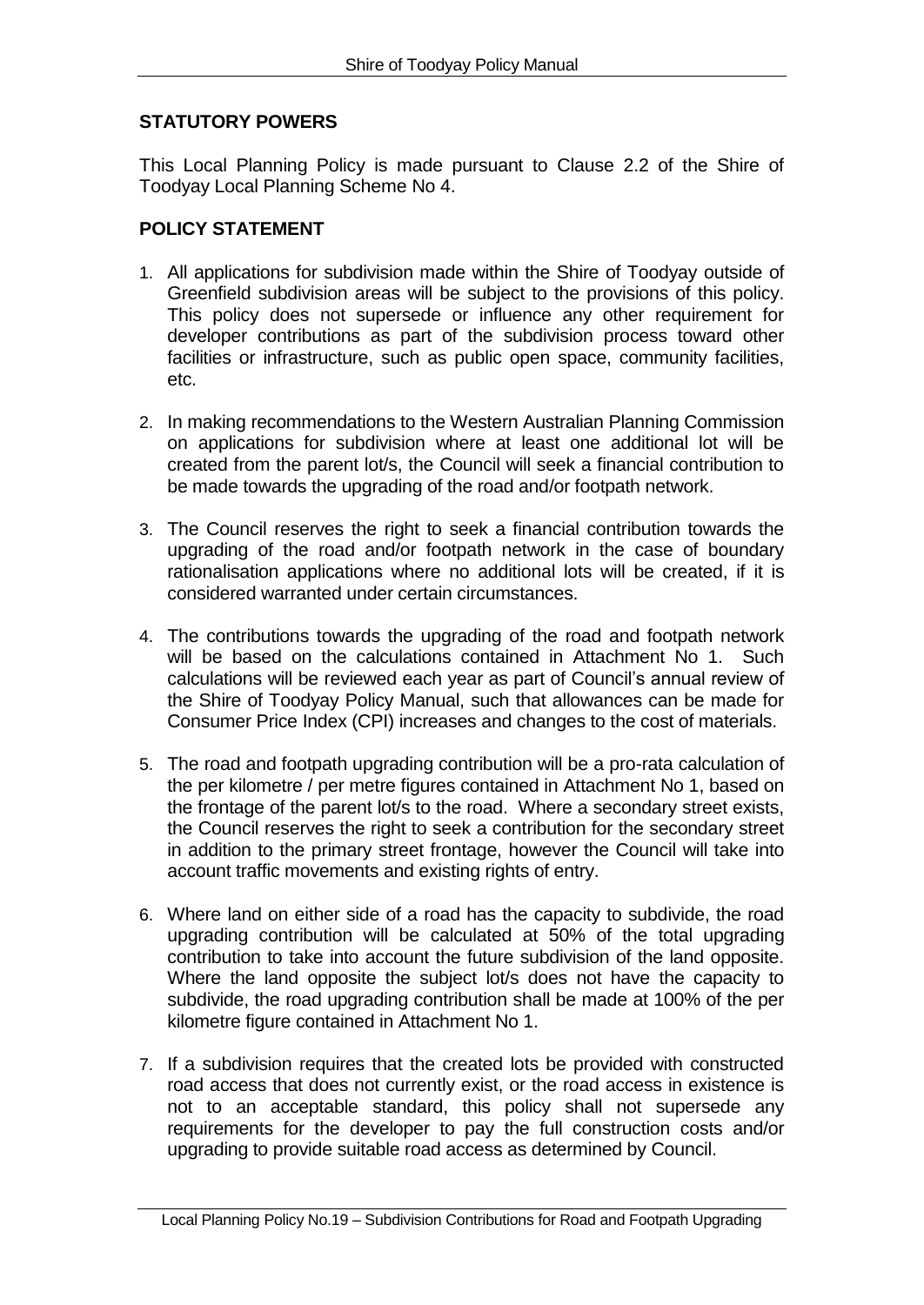- 8. Nothing in this policy shall prohibit Council from seeking the construction of a footpath network within a subdivision at the developer's expense.
- 9. In terms of the expenditure of the financial contributions made as part of the subdivision of land, the following principles shall apply:
	- a) The upgrading of the road network shall comply with Council's Road Infrastructure Preservation Plan; and
	- b) The upgrading of the footpath network shall occur within three (3) years following the completion of all subdivisions affecting a particular area, or prior to this date as determined by Council.
- 10. The Council may vary the requirements of this policy, where it is considered that full compliance with the policy is impractical or such variation is warranted in the circumstances of the case.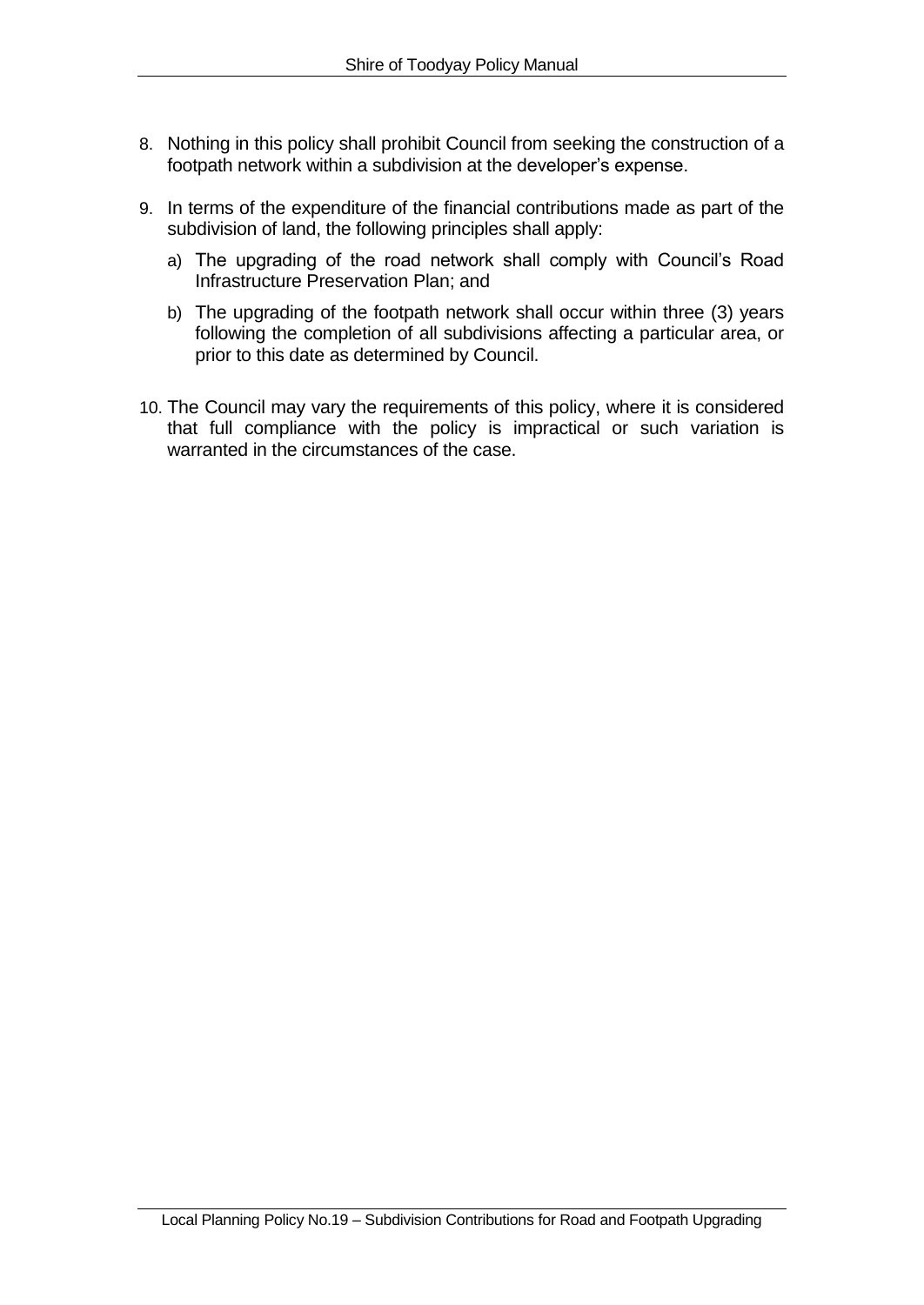## Attachment No 1

### **1. Contributions for sealed roads in Residential areas**

| Re-Seal of Road (occurs every 15 years)                                                                                                              | \$30,000 per km (a)                      |
|------------------------------------------------------------------------------------------------------------------------------------------------------|------------------------------------------|
| Reconstruction of road every forty years<br>(Includes removal and replacement of kerbing)                                                            | \$152,000 per km (b)                     |
| <b>Total Whole of Life Road Works</b><br>(For the purposes of a subdivision, whole of life)<br>is the cost of upgrading works over a 40 year period) | \$212,000 per km (c)<br>$(c = a^*2 + b)$ |
| <b>Total Road Works per lineal metre</b>                                                                                                             | \$212 per metre                          |

In calculating the contribution for residential lots, it will be 50% of the lineal metre calculation based on the frontage of the property to the road, where there is an opportunity for subdivision on the opposite side of the road. Each year this figure is to be revised for CPI increases and changes to the cost of materials.

#### **2. Contributions per kilometre for sealed roads in Rural & Special Rural areas**

| Re-Seal of Road (occurs every 15 years)                                                                                                              | \$30,000 per km (a)                |
|------------------------------------------------------------------------------------------------------------------------------------------------------|------------------------------------|
| Reconstruction of road every forty years                                                                                                             | \$110,000 per km (b)               |
| <b>Total Whole of Life Road Works</b><br>(For the purposes of a subdivision, whole of life)<br>is the cost of upgrading works over a 40 year period) | $$170,000$ (c)<br>$(c = a^*2 + b)$ |

Total Road Works per lineal metre **\$170 per metre** 

In calculating the contribution for Rural and Special Rural lots (gravel roads), it will be 50% of the lineal metre calculation based on the frontage of the property to the road, where there is an opportunity for subdivision on the opposite side of the road. Each year this figure is to be revised for CPI increases and changes to the cost of materials.

## **3. Contributions per kilometre for gravel roads**

| Re-sheet of Gravel Road (occurs every 10 years) | \$33,000 per km |
|-------------------------------------------------|-----------------|
|-------------------------------------------------|-----------------|

Total Road Works per lineal metre **\$33 per metre** 

In calculating the contribution for Rural and Special Rural lots (gravel roads), it will be 50% of the lineal metre calculation based on the frontage of the property to the road, where there is an opportunity for subdivision on the opposite side of the road. Each year this figure is to be revised for CPI increases and changes to the cost of materials.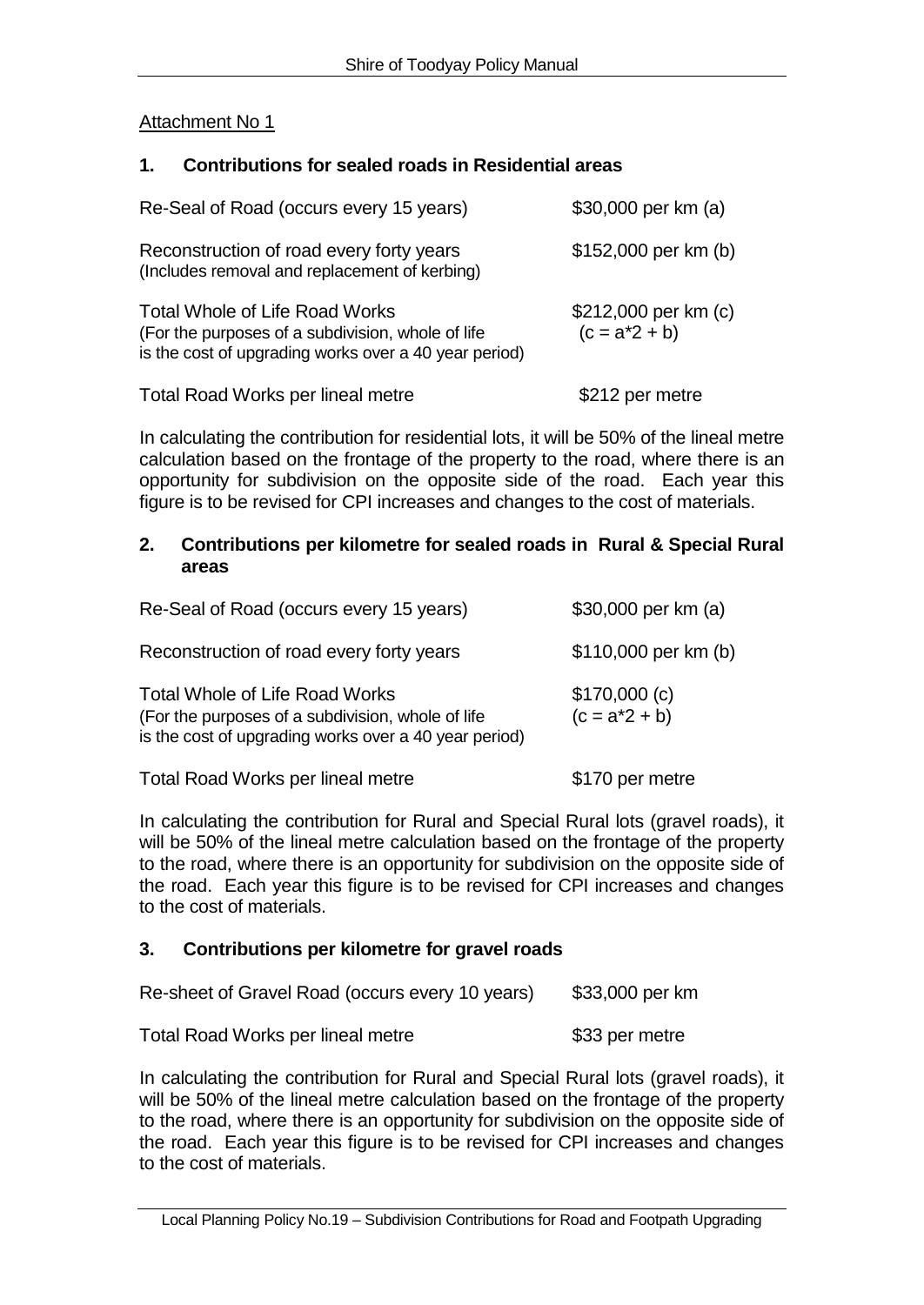### **3. Contributions per lineal metre for footpath upgrading**

Construction of standard residential \$90 per lineal metre\*\* dual use path (hot mix construction with one-coat seal)

\*\* This figure is for a standard residential dual use path only. This figure does not apply to situations where a footpath may be constructed of some other material (i.e. brick paving) or where a higher standard of footpath is required (i.e. in the case of industrial areas where a higher standard of footpath is required to carry heavy loads). Where a footpath requires a higher standard of construction, other than a residential dual use path, the Shire will calculate the appropriate per lineal metre cost based on the construction standards required.

> **Adopted as TP Policy 16 November 2006 Reviewed Council Meeting 15 November 2007 Reviewed Council Meeting 21 May 2009 Reviewed Council Meeting 13 May 2010 Amended Council Meeting 18 September 2012**